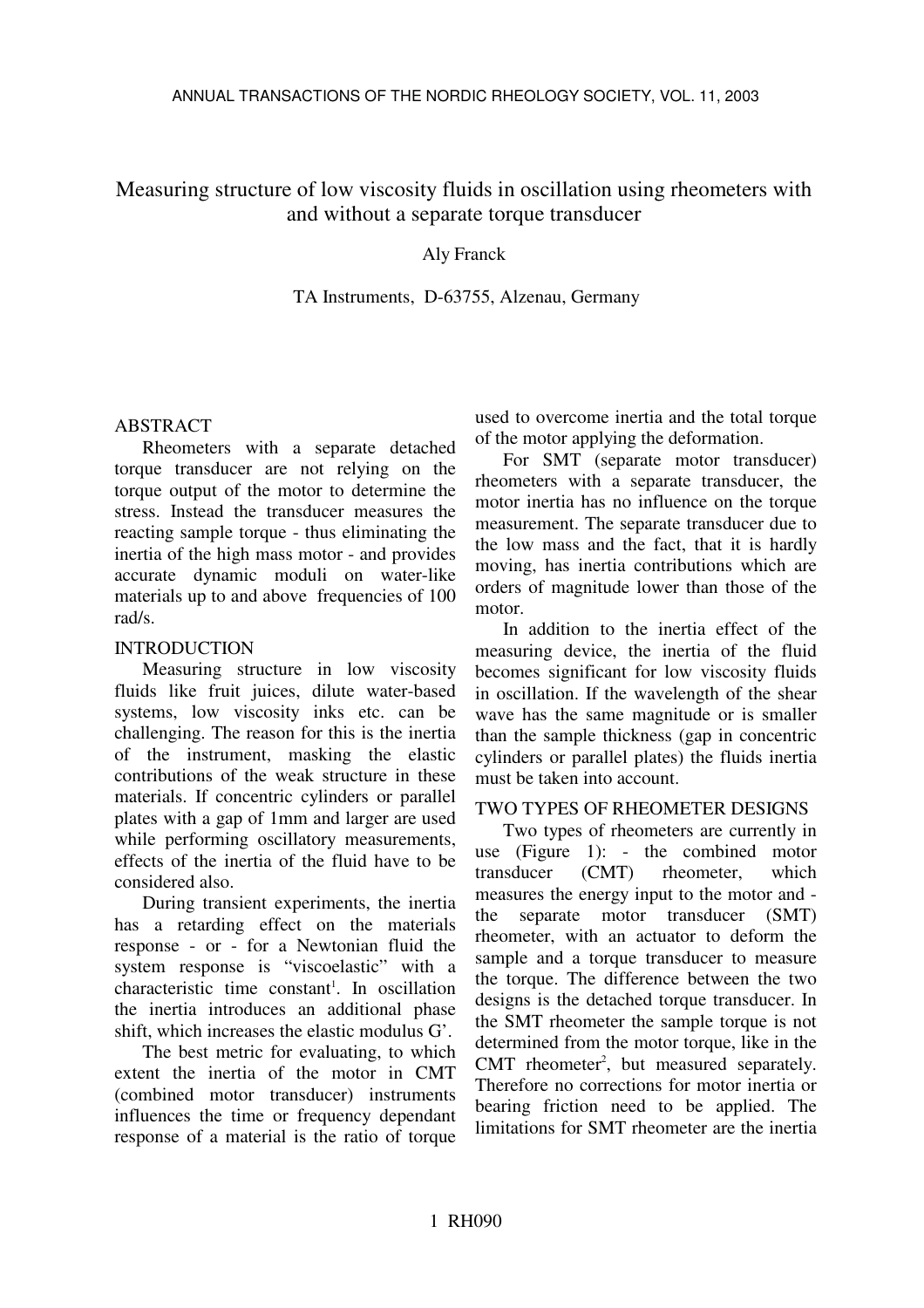

Figure 1. SMT and CMT rheometer designs

contributions of the transducer or the sample itself.

#### INERTIA EFFECT ON TORQUE AND PHASE IN OSCILLATION

In order to evaluate the effect of inertia on the measured torque and phase in oscillatory measurements, the ratio of inertia torque and sample torque is analysed as a function of the material and test parameter for the CMT and SMT rheometers.

#### Torque balance and torque ratio for CMT rheometers.

The motor torque  $T_m$  in a CMT rheometer is the sum of all torque contributions to overcome inertia, friction and the torque needed to deform the sample (Eq. 1).

$$
T_m = T_I + T_S \tag{1}
$$

$$
T_I = I \omega^2 \theta(i\omega) \tag{2}
$$

$$
T_S = g^*(i\omega)\theta(i\omega) \tag{3}
$$

The inertia torque  $T_I$  is governed by the inertia of the rotating parts of the motor, the angle of rotation and the frequency squared (Eq. 2). The sample torque  $T<sub>S</sub>$  is dependent on the material and the test geometry. For a Newtonian fluid  $(n^* = n)$ , the material function represented by the complex modulus reduces to:

$$
G^*(i\omega) = k_s g^*(i\omega) = \eta i\omega \tag{4}
$$

 $k_{g}$  is a constant defining the test geometry. Eq. 1 can be arranged to show the system response for a Newtonian fluid:

$$
\frac{\theta(i\omega)}{T(i\omega)} = \frac{(k_g/\eta)}{i\omega(\pi\omega+1)} \quad \text{with} \quad \tau = \frac{Ik_g}{\eta} \tag{5}
$$

 $\tau$  is a system response time, which increases with inertia and decreases with the sample viscosity. Part of the torque input is stored in the system (energy storage due to inertia). The stored energy interacting with the viscous contribution of the Newtonian fluid causes the system to behave like a viscoelastic fluid.

The best metric to evaluate the effect of inertia on the system's response is the ratio of inertia torque and sample torque. This ratio for a Newtonian fluid sample increases with the frequency and decreases with the viscosity (Eq. 6).

$$
\frac{T_I}{T_s} = \frac{\theta_{SH}(i\omega)I\omega^2}{(\eta/k_s)\omega\theta_{SH}(i\omega)} = \frac{Ik_s\omega}{\eta}
$$
(6)

For a Hookean solid  $(G^* = G)$ , the ratio of inertia and sample torque increases with the frequency squared, the inertia and the geometry constant, but decreases with the material's stiffness. This system has a natural frequency at  $\omega = \omega_0$  (Eq. 7).

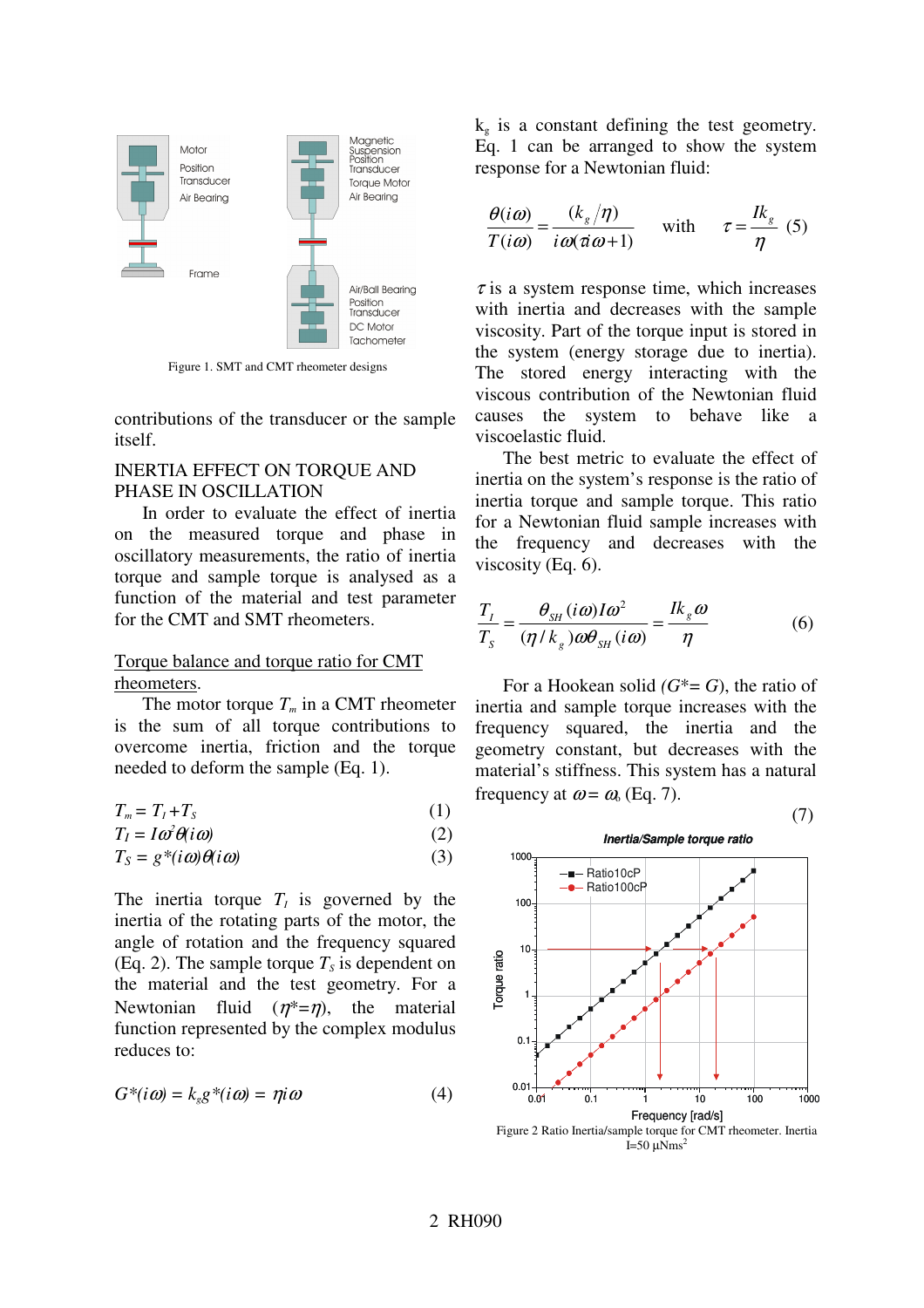$$
\frac{T_I}{T_s} = \frac{\theta_{SH} (i\omega) I \omega^2}{(G/k_s)\theta_{SH} (i\omega)} = \frac{Ik_s \omega^2}{G}
$$
\nwith  $\omega_0 = \sqrt{\frac{G/k_s}{I}}$  (7)

Figure 2 shows the inertia/sample torque ratio for a 100cP and a 10cP silicone oil. A torque ratio of 10 (energy consumption of the inertia is tenfold the energy consumption of the sample) is obtained at 20 rad/s for the 100cP oil, at 2 rad/s for the 10cP oil.

The frequency dependence of the dynamic moduli G' and G" as well as of the phase for the 100cP silicone oil is shown in figure 3. At low frequency the phase angle is –90° as expected for a Newtonian fluid. The storage modulus G' increases with a slope of 2 as a function of frequency. The scatter in the G' data results from the noise in the phase angle around 90°. Despite the inertia corrections, the effect of the motor inertia becomes dominant above 30 rad/s. At 100rad/s the inertia torque is about 50 times the sample torque for the specific CMT



rheometer used in this study. Figure 3. G', G" and phase for a 100 cP silicone oil measured in a CMT rheometer

The measured G' contributions (slope 2) are related to the energy storage due to the system inertia. The measurement of structure in low viscosity fluids requires significant and accurate corrections of the inertia torque in order to eliminate the inertia contributions in G'. Since the corrections are large, slight experimental errors or errors in the correction can easily falsify the measurement of the phase angle. G' in figure 3 is not a material property, but characterizes the system inertia.

### Torque balance and torque ratio for SMT rheometers

Following the equations which govern the torque balance in an SMT rheometers:

$$
T_m = T_I + T_S \tag{8}
$$

$$
T_I = I \omega^2 \theta_{IT} (i \omega) \tag{9}
$$

$$
\theta_{TR}(i\omega) = T_m C_{TR}) \tag{10}
$$

$$
T_I = T_m C_{TR} I \omega^2 \tag{11}
$$

$$
T_{\rm S} = T_m - T_m C_{\rm TR} I \omega^2 = g^*(i\omega)\theta_m(i\omega) - \theta_{\rm TR}(i\omega))\tag{12}
$$

The inertia torque depends on the inertia, the angular displacement of the torque transducer and the frequency squared. For transducers of the FRT type<sup>3</sup>, the angular displacement, i.e. the compliance  $C_{TR}$  is virtually zero at low frequency. The ratio of inertia/sample torque in this case (Eq. 13) is independent on the material's viscosity, the geometry constant and the strain amplitude. The remaining parameters in the torque ratio equation, transducer inertia and compliance are only a function of the instrument and not the material.



Figure 4 Ratio Inertia/sample torque for SMT rheometer.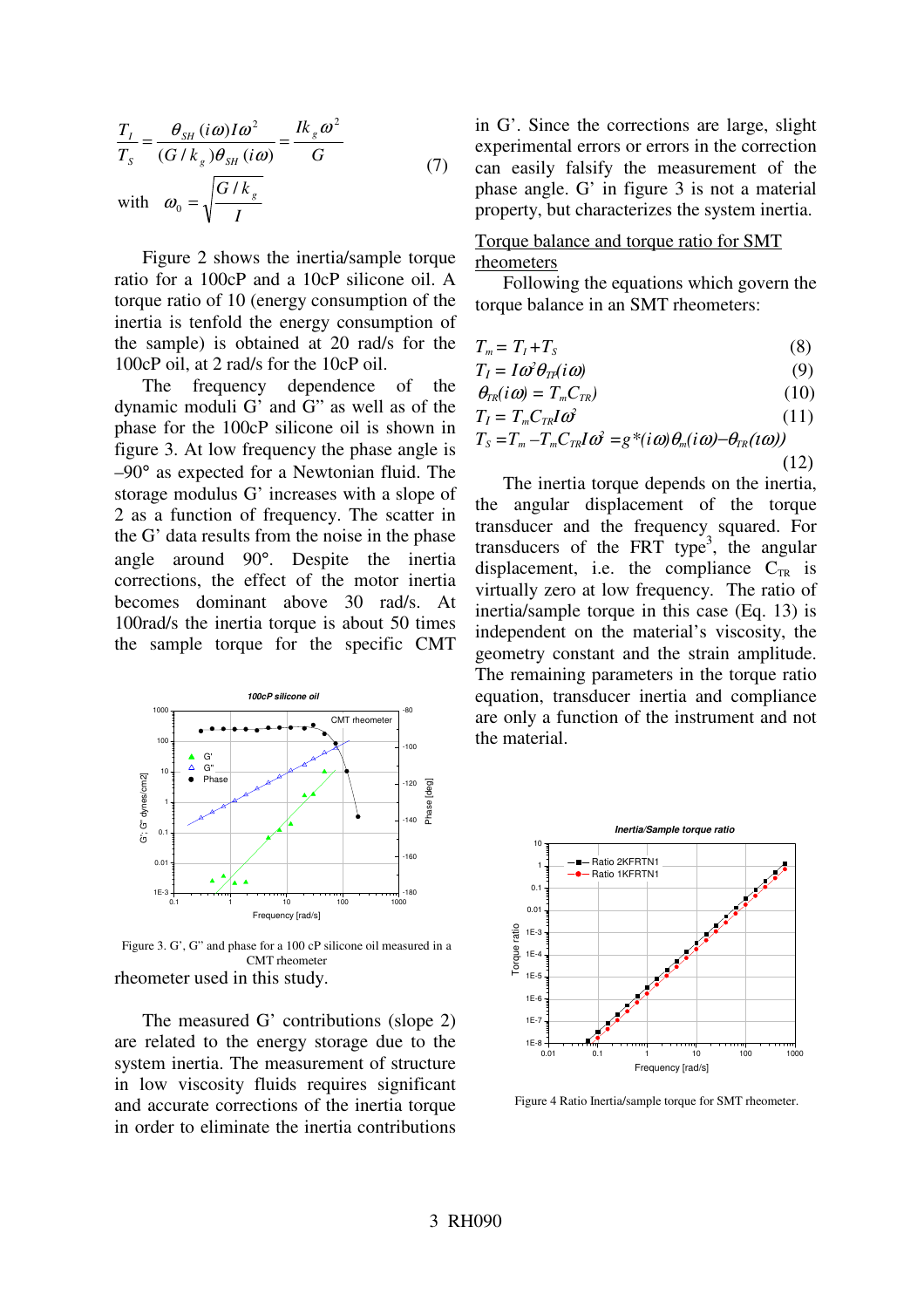$$
\frac{T_I}{T_s} = \frac{C_{TR}I\omega^2}{(1 - C_{TR}I\omega^2)}
$$
(13)

In figure 4 the torque ratio for the two standard FRT torque transducers (1KFRTN1 and 2KFRTN1)<sup>\*</sup> are given. The torque ratios are much smaller than for the CMT



Figure 5. G', G" and phase for a 100cP silicone oil measured in an SMT rheometer

rheometers and do not exceed a few % at 100rad/s despite the relatively high transducer inertia of 60.6 or 134  $\mu$ Nms<sup>2</sup> respectively.

The dynamic moduli G', G" and the phase angle for the 100cP silicone oil, measured with an SMT rheometer are shown in figure 5. As expected, up to a frequency of 100rad/s the phase angle does not deviate from 90° at all. The measured values for G' are 25 times lower than the values obtained in the CMT rheometer. This means, that the energy storage contributions due to the inertia are 25 times lower in the SMT rheometer. Weak structures in low viscosity fluids can therefore be measured accurately whereas system inertia in CMT rheometers under the same testing conditions is dominant.

A typical example of a low viscosity structured fluid is coffee cream. (Figure 6) The viscosity is approximately 10cP. Coffee cream has some structure, which shows as

significant higher values of G' and a slope of 1.06 in G' vs. frequency. In a CMT rheometer the system inertia would dominate G' and mask the contributions of the structure of the material in G' .

#### Effect of sample inertia

Dynamic mechanical measurements are usually evaluated under the assumption, that inertia effects of the fluid can be neglected. This condition, also referred to as "gap loading"<sup>4</sup> condition, is fulfilled when every fluid element between the driving and the stationary surface of the test geometry is oscillating in phase and experiences the same velocity at any point in time. A necessary requirement for this condition is, that the wavelength of the propagated shear wave is much larger than the sample gap. In this case the fluid sees only a small portion of the shear wave and no significant gradients in either the phase angle or velocity exist. If the shear wavelength has the same magnitude than the sample gap, the amplitude and phase of the velocity gradient are a function of the position within the gap. As a result the phase



Figurte 6. G'. G" and phase angle for coffee cream measured in an SMT rheometer

angle of the strain rate at any point in the fluid lags the strain rate at the driven surface by some factor Φ.

In order to evaluate whether fluid inertia effects are significant or not, the complex Stokes number m (the ratio of inertial and viscous forces)<sup>5</sup> is introduced. The gap

<sup>∗</sup> 1KFRTN1 and 2KFRTN1 are transducers for the ARES rheometer from TA Instruments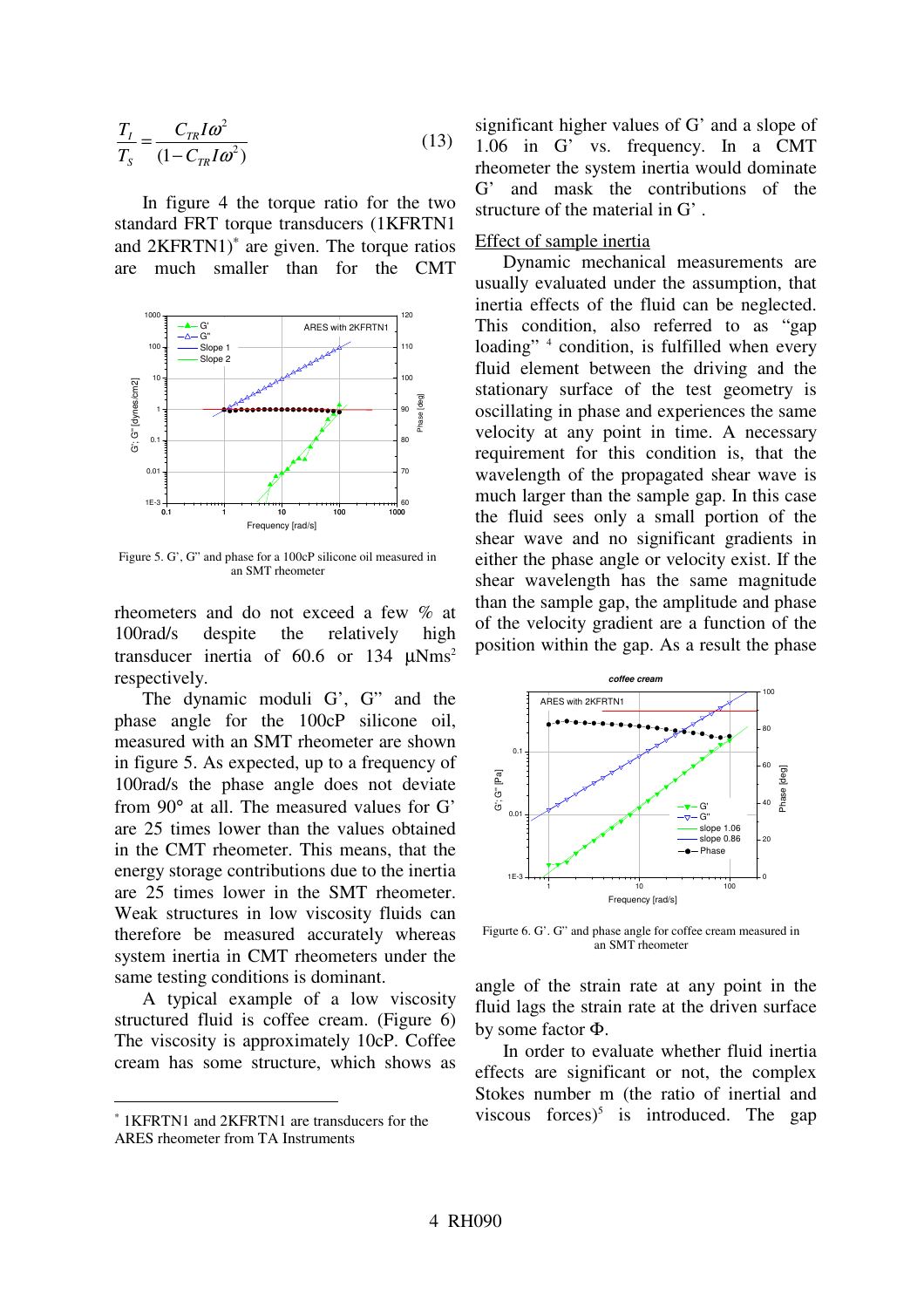loading condition is fulfilled for m→0. For a viscoelastic fluid the wavelength of a shear wave is given by:

$$
\lambda = \frac{2\pi}{\cos(\frac{\delta}{2})} \left[ \frac{\eta^*}{\rho \omega} \right]^{1/2} \tag{14}
$$

with

$$
m = \sqrt{\frac{\rho \omega}{\eta^*}} h \tag{15}
$$

For m= $2\pi$ , the shear wave has exactly the same length than the sample gap h and the sample inertia contributions have to be corrected for.

Schrag, Guess and Thurson 6 have solved the wave propagation equation for the velocity gradient at any point in the sample gap and proved the validity of the solution. The effect of the fluid inertia is a phase shift of the velocity gradient by  $\Phi$ , this term being a function of both an attenuation coefficient α and a phase factor β. At the stationary surface of the SMT rheometer (transducer side) the phase correction is:

$$
\Phi = -\frac{\delta}{2} + \tan^{-1} \left[ \tanh(\alpha h) / \tanh(\beta h) \right] \tag{16}
$$

The measured complex viscosity has to be corrected as follows:

$$
\eta^* = \frac{\eta^*}{f_c} \text{ with } f_c = (h\dot{\gamma}/v) \exp(i\omega) \quad (17)
$$

Figure 7 demonstrates the effect of the sample gap h on the fluid inertia for a 10cP silicone oil. For gap settings above 0.5, a significant decrease in phase angle and a slight roll-off in the complex viscosity are seen. This effect shifts to lower frequency with increasing sample gap. The solid line in figure 7 shows the phase angle and the complex viscosity after correction. For measurements in oscillation on very low viscosity fluids, the wave propagation



Figure 7. Effect of fluids inertia on phase and magnitude (viscosity)

correction is necessary, especially when concentric cylinders (typical sample gaps 0.5 and 1mm) are used.

#### **CONCLUSION**

SMT rheometers are the choice for performing oscillatory measurements on low viscosity fluids. The contribution of the system inertia is much lower than for CMT rheometers and inertia is not a function of the material's viscosity. In addition to the system inertia, the fluids inertia needs to be taken into account, when the geometry requires sample gap larger than 0.5mm, f.ex: concentric cylinders.

### ACKNOWLEDGMENTS

The author gratefully acknowledges the helpful discussions with Ron Garritano and Chris Macosko.

#### **REFERENCES**

1. Krieger, I.M. (1990), *J.Rheology*, **34**, 4, 471-481.

2. Franck, A. (1992), *Proc. XIth Int'l Cong. Rheology, Brussels, August 1-21, 1992*, Vol2,

982

3. Force rebalance transducer, U.S.Patent No. 4601195

4. Schrag, J.L. (1977), *Transations of the Society of Rheology*, **21**, 3, 399-413 5.Grehlinger, M. (1986), Rheometrics Internal document